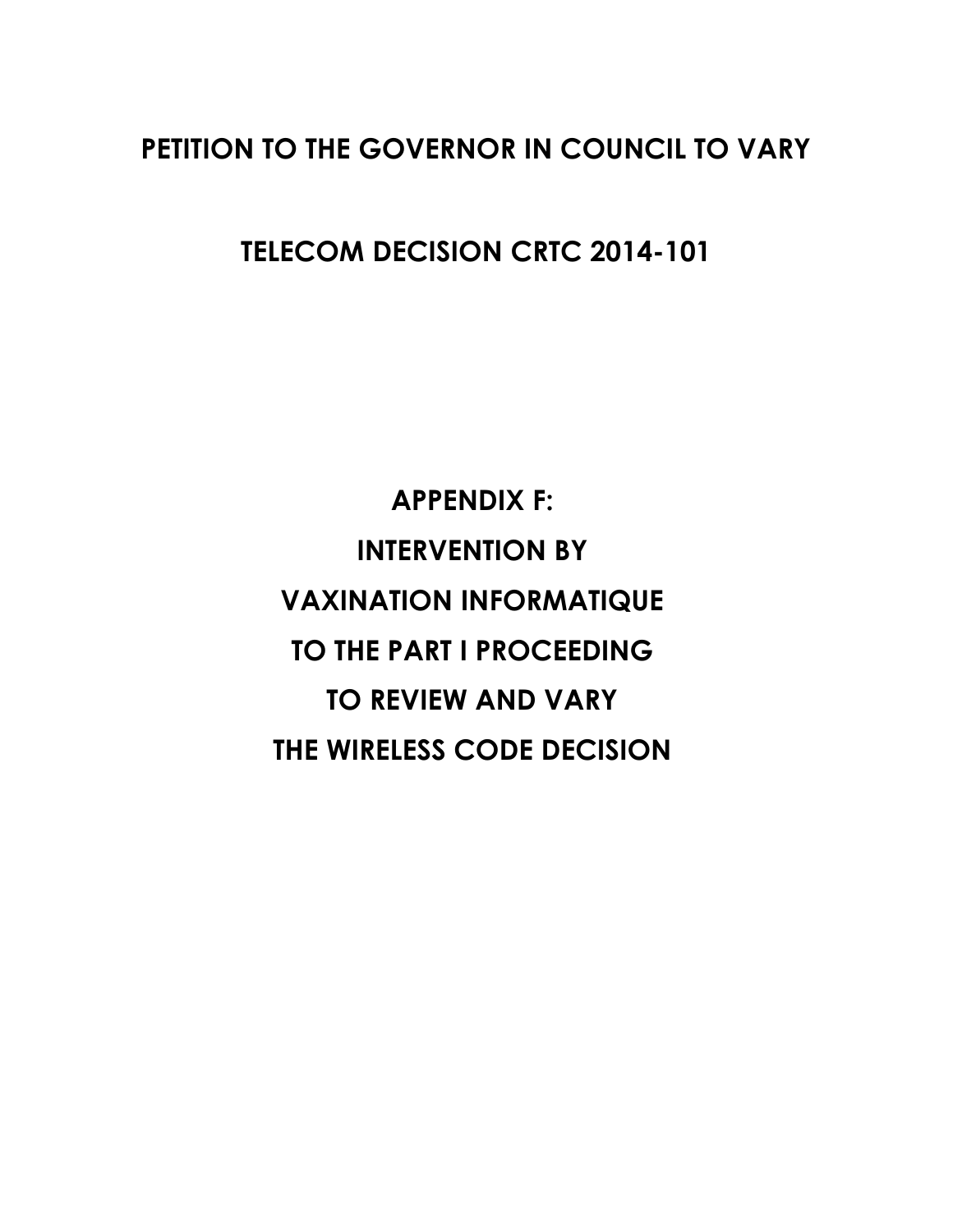

#### **to Canadian Radio-television and Telecommunications Commission**

# **by Vaxination Informatique**

**regarding**

 **Application by DiversityCanada Foundation to Review and Vary Section J of Telecom Regulatory Policy CRTC 2013-271**

**CRTC 8662-D53-201312321 2013-1232-1**

**Jean-Francois Mezei Vaxination Informatique jfmezei@vaxination.ca Montréal, Québec 07-Oct-2013**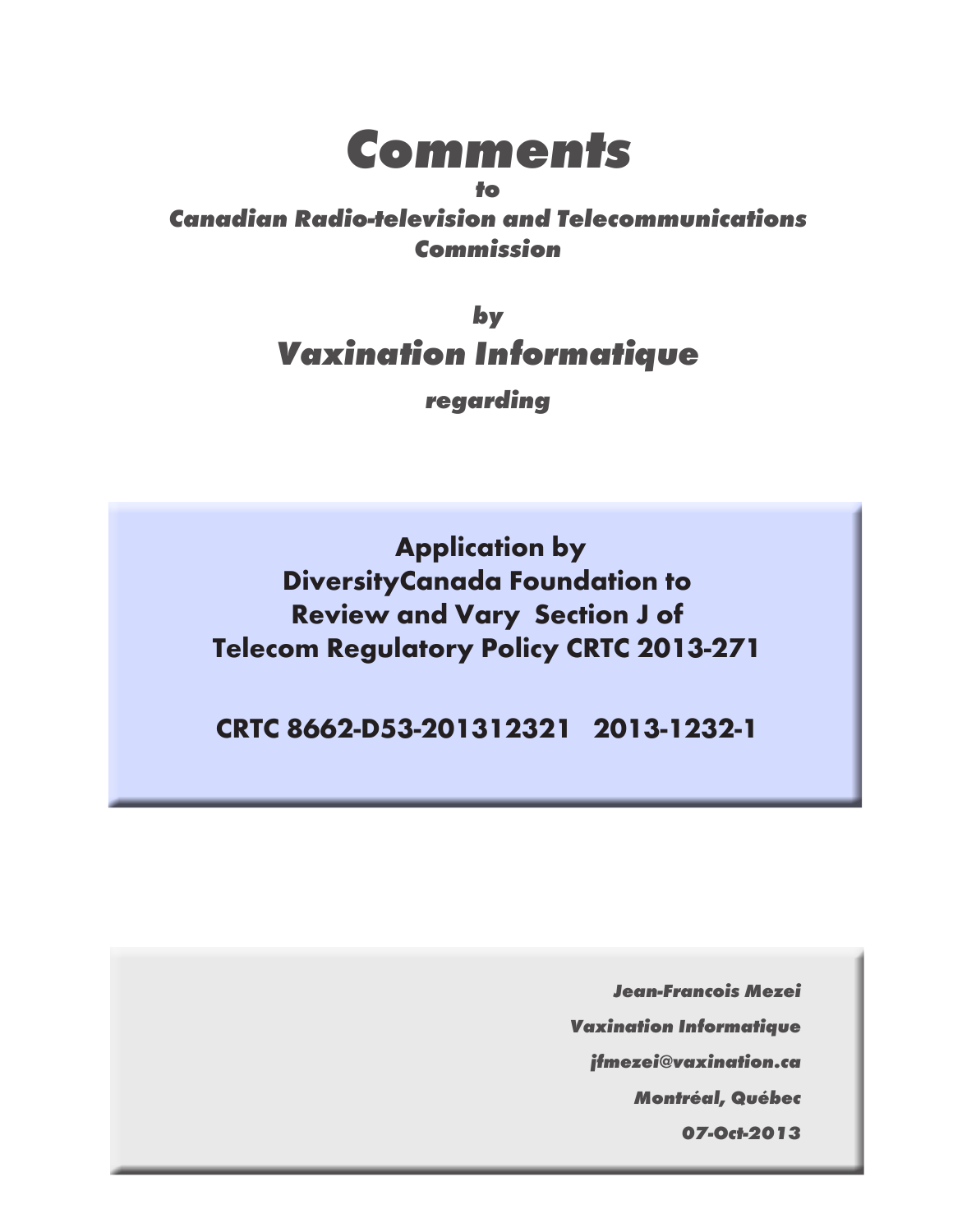# **Table of Contents**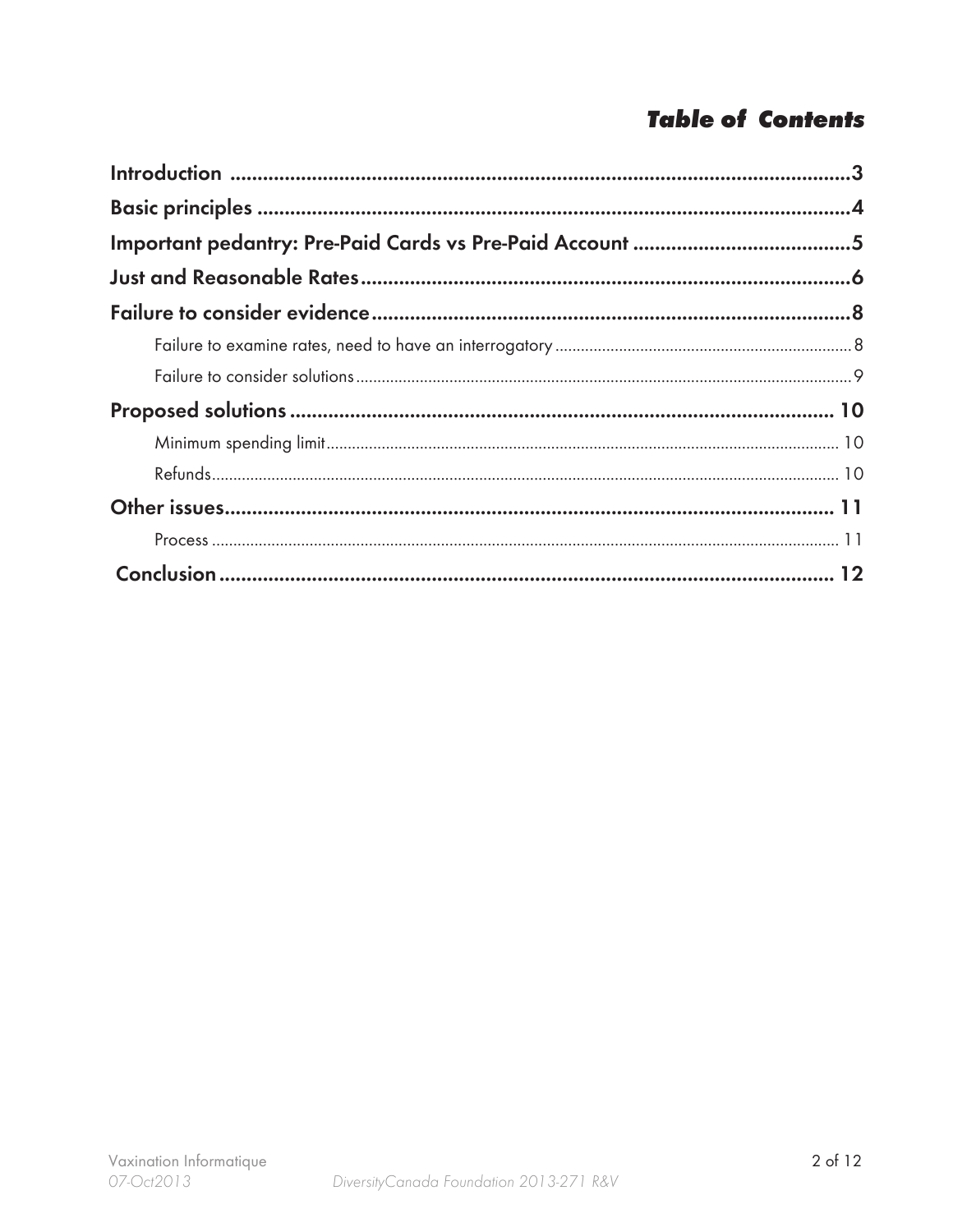#### **Introduction**

- 1. Pursuant to the Commission's rules and procedures, Vaxination Informatique provides its comments for the Part 1 application to Review and Vary section J of the TRP 2013-271 (Prepaid Services - Wireless Code) made on September 3 2013 by DiversityCanada Foundation (Diversity).
- 2. For the record, Vaxination Informatique is NOT a WSP as was stated in paragraph 10 of TRP-2013-271. It should have been listed in the "Other participants" in paragraph 12.
- 3. Vaxination supports DiversityCanada Foundation's position that the Commission's determination for pre=paid service raises substantial doubt as to the correctness of the decision. In particular:
	- Use of wildly incorrect terminology.
	- Failure of compliance with Telecom Act sections 27 (1) and (2).
	- Failure to consider evidence offered by some parties.
	- Failure to consider evidence the Commission failed to acquire through an interrogatory which only it has the power to do.
- 4. As a result, a Review and Variance of TRP 2013-271 is required under the parameters defined by TRP 2011-214.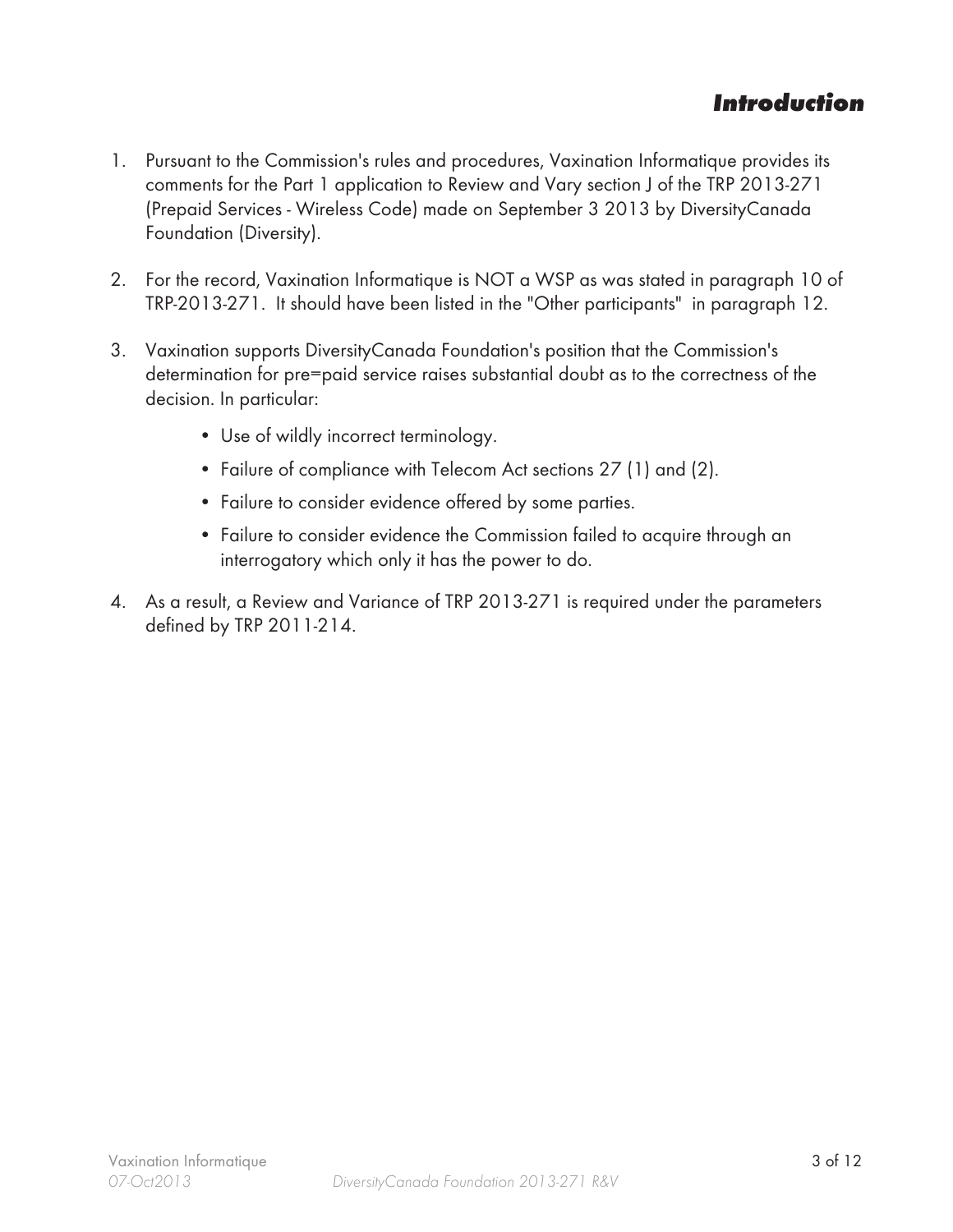# **Basic principles**

- 5. Because of the confusing text used in the pre-paid sections of the 2013-271 Wireless code, it is important to provide proper background on terminology used in this document.
- 6. It is understood that the pre-paid account is the telecom service, and that pre-paid nature of the account requires the customer to deposit sufficient funds into the account prior to consumption of services.
- 7. Depositing funds into a pre-paid account can be accomplished with the use of a credit card, Interac or via the use of vouchers purchased at dépanneurs<sup>1</sup> and other retailers. These vouchers are commonly called "prepaid cards" because they commonly involve a customer picking a physical plastic card from a display, and being issued with a receipt containing a voucher number (typically 14 digits) at time of purchase.
- 8. Unlike milk, pre-paid cards do not expire on the dépanneur's shelf, nor once purchased. They merely contain a stored monetary value and are freely transferable, just like Canadian Tire money.
- 9. From an accounting point of view, a carrier may wish to expire un-redeemed activated cards after a year or two to control liabilities. As un-redeemed pre-paid cards are not associated with a telecom service, it is not clear whether the Wireless Code should deal with that aspect.
- 10. A pre-paid card is activated (loaded with value) at time of purchase when the card is scanned and a voucher number is issued on the receipt. The card merely indicates how much money is to be loaded onto the voucher The transaction also tells the carrier to bill the dépanneur for the value of this purchased card.
- 11. Like Canadian Tire money, the vouchers do not expire. During the 2012-557 hearing, the carriers confirmed the non-expiring nature of the pre-paid vouchers. They retain their full value until used.
- 12. The customer decides when the full value of the voucher is transferred to a wireless account, after which the pre-paid card/voucher turns into a useless piece of plastic<sup>2</sup> that has no value and remains unattached to any telecommunication service.
- 13. Current practice has an expiration timer apply at the time money/value is transferred from credit card, Interac or a pre-paid voucher into a specific wireless account.

<sup>1</sup> Dépanneur is a convenience store in Québec that also sells beer and wine

<sup>2</sup> Some cards can be used to scrape ice off car windows in Canadian winters.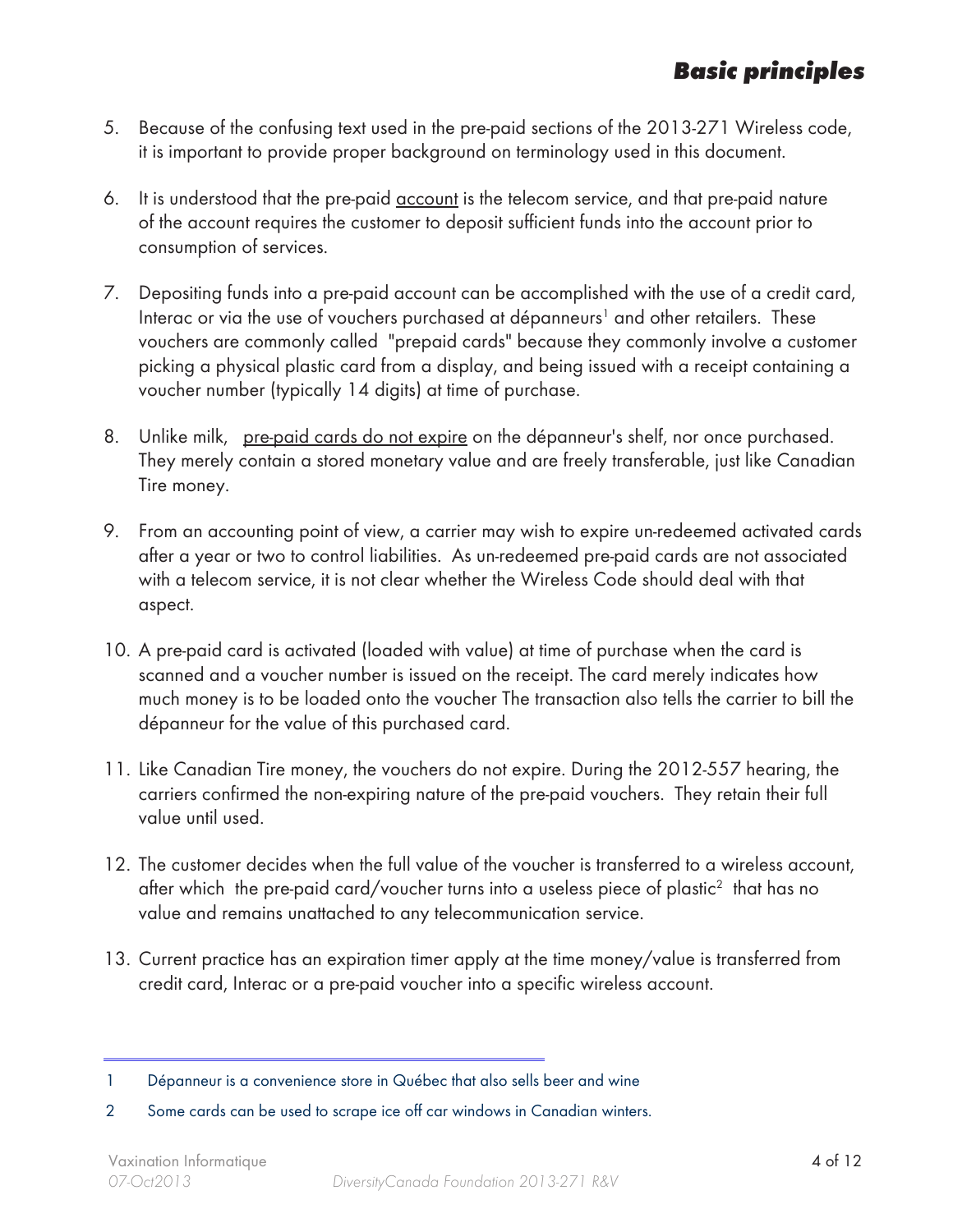#### **Important pedantry: Pre-Paid Cards vs Pre-Paid Account**

Section J of the Wireless Code:

J. Expiration of prepaid cards

1. General

(i) A service provider must keep open the accounts of customers with prepaid cards for at least seven calendar days following the expiration of an activated card, at no charge, to give the customer more time to "top up" their account and retain their prepaid balance. (emphasis added)

- 14. The human brain is a fascinating device. To attempt to make sense of the above text, the brain re-interprets it as: "a pre-paid account must be retained for 7 days after scheduled account expiration before it is closed and its balance confiscated by the carrier". However, a document as important as TRP 2013-271 must not rely on individuals mentally correcting errors in the text in order to make sense of it. The text must stand on it own and be able to be read literally.
- 15. Similar errors are made in Section 19 of the code "Expiration of Pre-Paid Cards", at paragraphs 339, 342, 345, 347, 348, 349, 350. Paragraph 350 almost got it right, but screwed the pooch when it used the expression "expiry of activated card" with no definition of a pre-paid card activation or expiration.
- 16. Pre-paid cards do not expire. Customers who already have a pre-paid card do not need an extra 7 days since they can transfer its value to their wireless account right away. Customers who do not have a pre-paid card are offered no protection by the Wireless Code, despite being the ones who do need the 7 day reprieve to give them time to obtain such a card. And how are carriers supposed to know whether a wireless customer has or doesn't have a pre-paid card ? Orwelian surveillance ? Fortune tellers ? Customers who deposit funds to their wireless accounts via a credit card or Interac transaction are offered no protection by the text of this section of the Code.
- 17. The only customers who benefit from this clause are customers whose dog ate the pre-paid card before its value was transferred and need an extra 7 days to retrieve and wash the pre-paid card before it can be used :-)
- 18. Jocularity aside, the above should make it very clear that the wording of section J cannot stand unchanged and should must be corrected to use proper terminology to correctly, precisely and accurately depict the protections the Commission intends to provide.
- 19. Furthermore, nothing prevents carriers from giving prepaid funds a 23 day lifetime, which, when combined with the Commission mandated 7 days reprieve, end up having the same lifetime as before.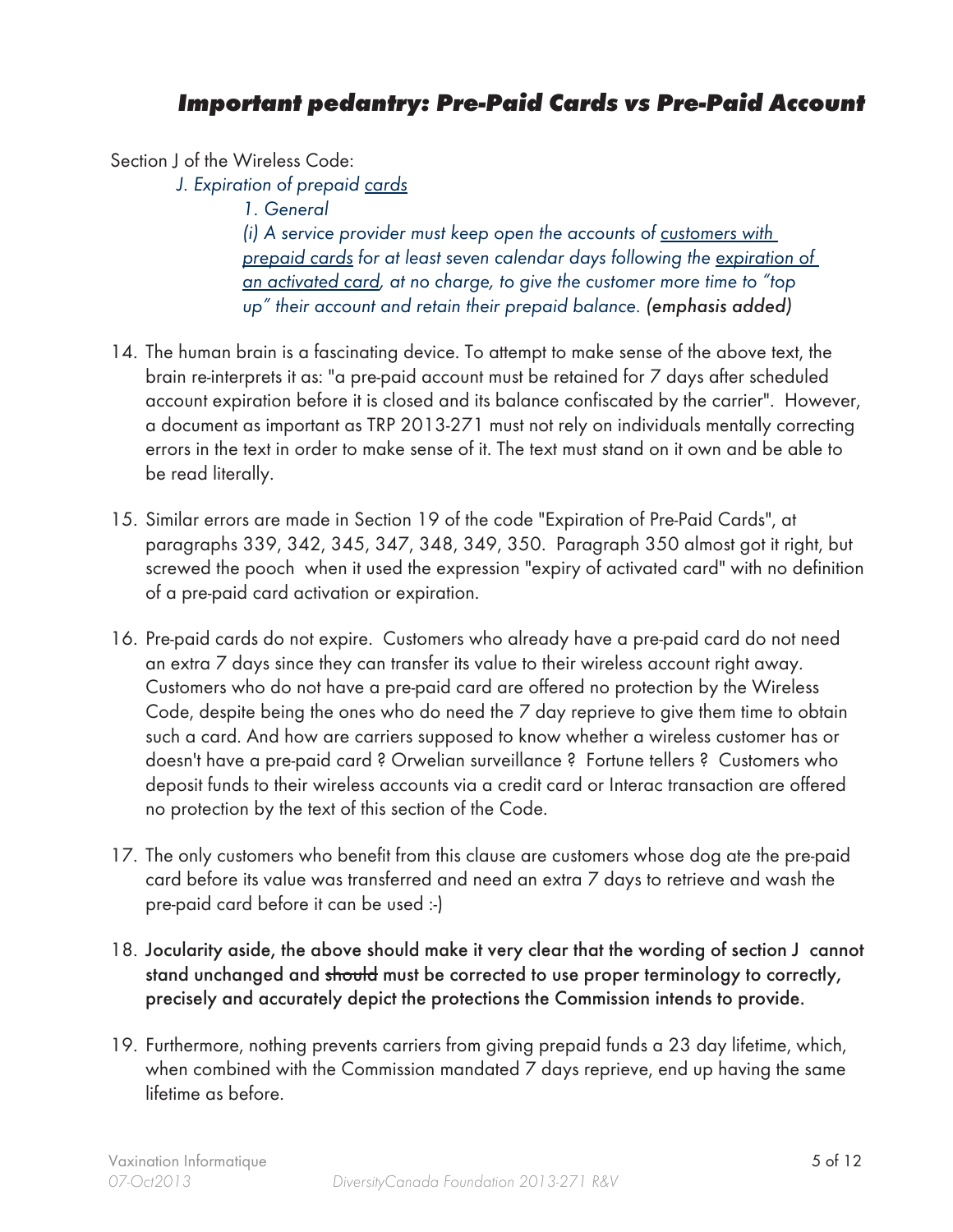#### **Just and Reasonable Rates**

- 20. The carriers argued that there are costs to maintaining a wireless account and thus, they cannot keep an account indefinitely open.
- 21. For post-paid accounts, a remaining balance over \$1.00 is generally refunded when the customer requests the account be closed. This is not the case for pre-paid accounts where the carrier confiscates the full value left in the account and decides when the account is to be closed.
- 22. Since the confiscation of a customer's balance moves money into the carrier's revenue account, this can only be interpreted as the carrier charging the customer a certain amount for a fee or service provided<sup>3</sup>.

#### 27. (1) **Every** rate charged by a Canadian carrier for a telecommunications service shall be just and reasonable. (emphasis added)

- 23. In its determination, the Commission failed to consider whether its acceptance of the practice of confiscating the full balance of a pre-paid account at the carrier's own discretion was in accordance with the Telecom Act section 27(1).
- 24. Consider the case of 2 users, one with a \$100.00 balance and the other with a \$5.00 balance. They are inactive, and the carrier confiscates their balance after one month to pay for account maintenance and closure. In one case, the user is charged \$100 while another user is charged \$5 despite both users having identical costs and handling by the carrier.
- 25. Therefore, the Commission also failed to consider:
	- 27. (2) No Canadian carrier shall, in relation to the provision of a telecommunications service or the charging of a rate for it, unjustly discriminate or give an undue or unreasonable preference toward any person, including itself, or subject any person to an undue or unreasonable disadvantage.
- 26. The Code's Section J condones discriminatory pricing where some users are charged more than others for exactly the same service. It should also be noted that a user who deposits money every month but does not use the account until 10 months later when he uses up all funds will not be charged any inactive account fees during those 10 months despite maintenance costs being 10 times greater than for a customer whose account is confiscated after 1 month.

<sup>3</sup> Only charities can take money from people without any service provided. Calling Canadian incumbents a "charity" would be stretching things just a tad too far.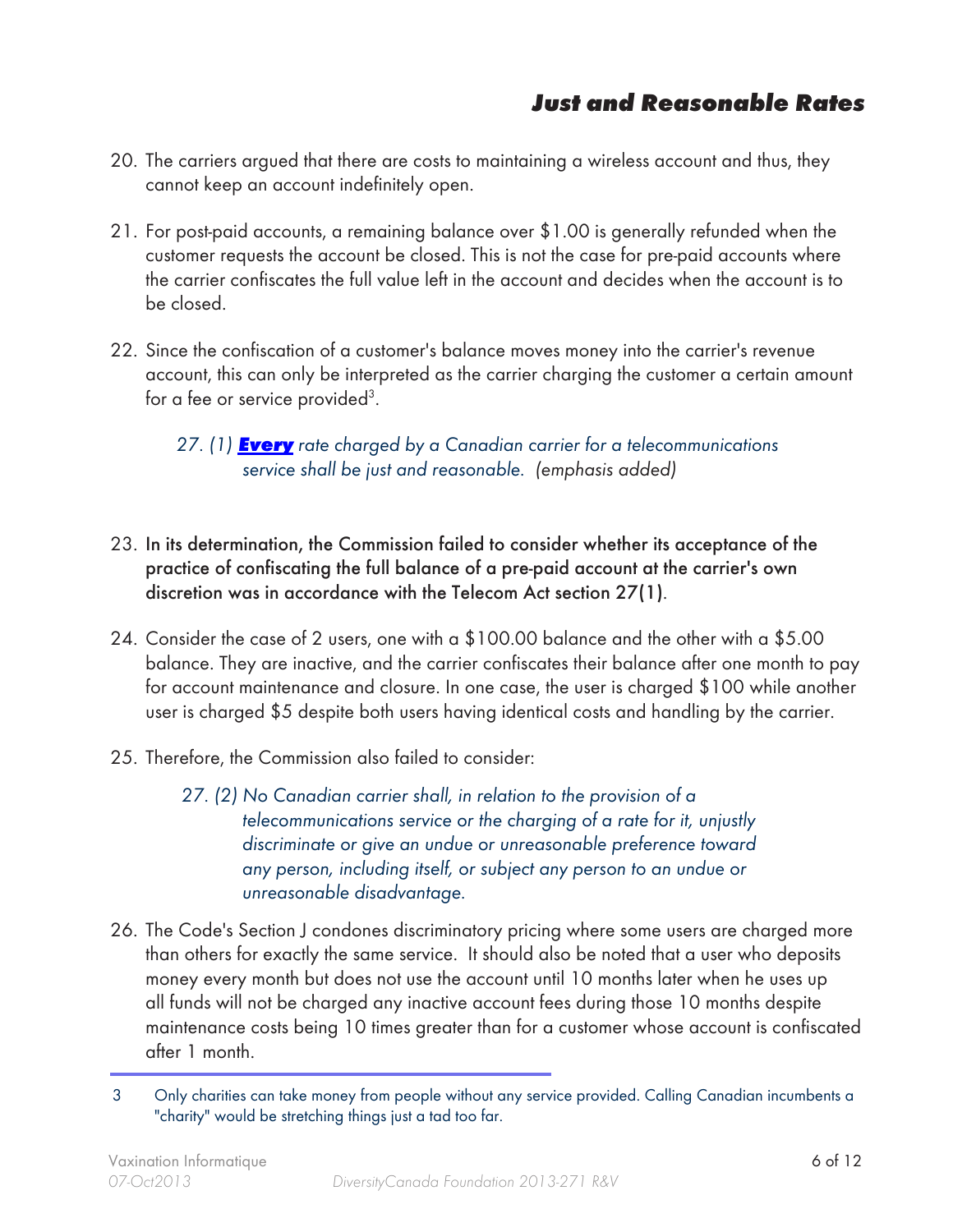### **Just and Reasonable Rates (cont)**

- 27. A user who adds \$40 for 2 months and \$20 on 3rd month will see full value of the \$100 balance confiscated at the end of the 4th month. A user who deposits \$100 at once will see full value confiscated after 12 months despite having the same balance as the other user.
- 28. Taken to extreme, a customer who keeps a phone for emergency use only and diligently contributes to his pre-paid account every month for a few years may have accumulated a balance of \$1000 which would be confiscated if the customer misses just one month of payment. Meanwhile, a customer with a \$1 balance, gets no fee/confiscation he if adds \$10 to his balance. This scenario shows the flaws in the practice of confiscating an indeterminate amount of money at the discretion of the carrier, a practice condoned by section J of the Wireless Code.
- 29. Since one of the goals of the Wireless Code was to ensure consumers were given clear information to make informed decisions, allowing carriers to confiscate an indeterminate sum goes against those principles since the customer has no way of knowing how much the carrier will charge him should the customer forget to add money to his account one month.
- 30. With the review and vary process initiated by Diversity, the Commission has the duty to correct this significant failure to consider that its policy on pre-paid balance confiscation violates sections 27-1 and 27-2 of the Act.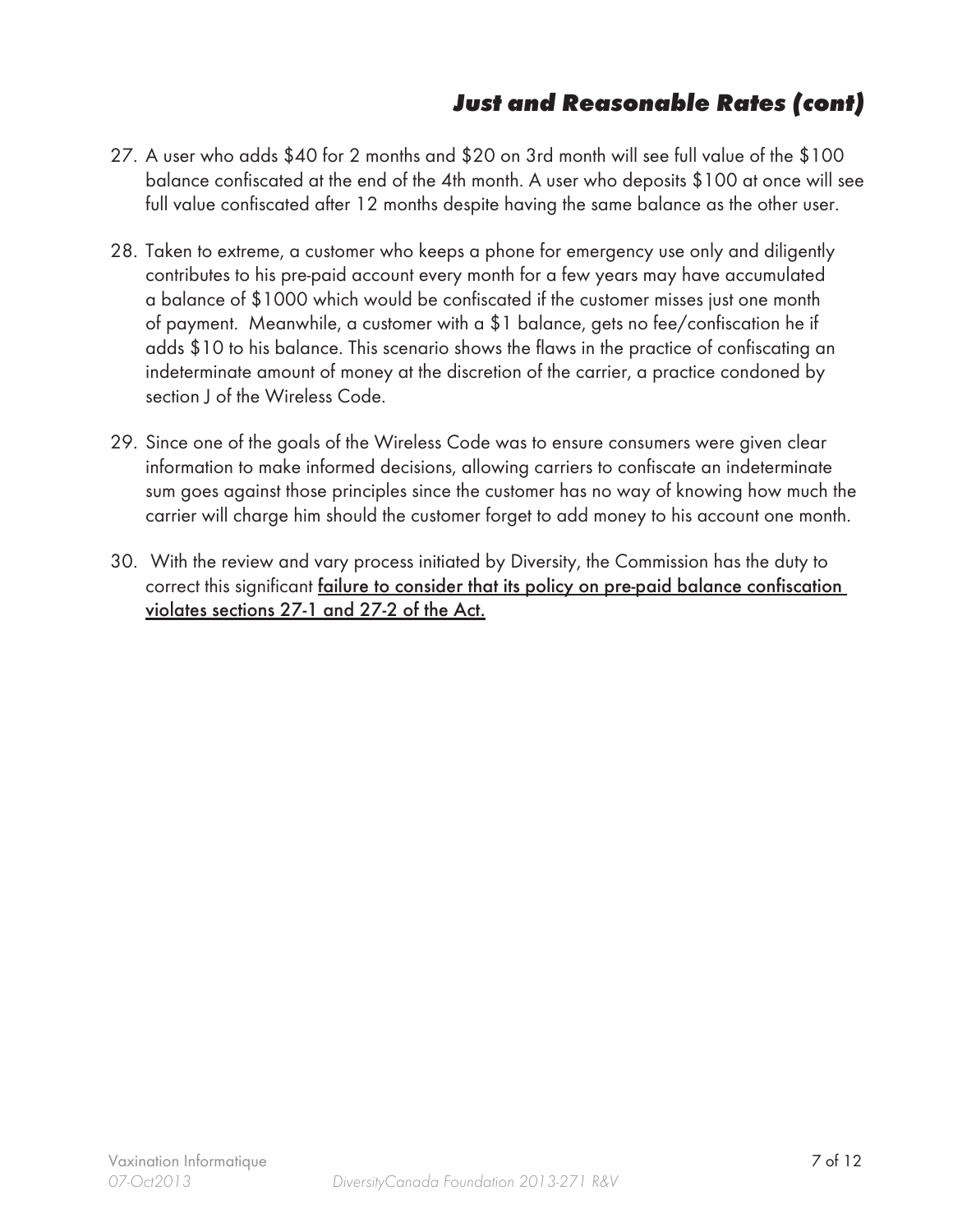### **Failure to consider evidence**

2013-271 349. The Commission considers that the evidence on the record of the proceeding does not support consumers' request for WSPs to carry over their prepaid unused minutes indefinitely

31. By narrowing the field to a single possible solution (carry over balance indefinitely), the Commission failed to consider other suggestions made during the process. Furthermore, the Commission failed to use its own interrogatory powers to obtain evidence on the revenues generated through the confiscation of pre-paid balances to ensure the Code's section J complied with the Telecom Act.

#### Failure to examine rates, need to have an interrogatory

- 32. In failing to issue an interrogatory to obtain the revenue generated by the carriers' practice of confiscating full account balances, the Commission failed in its duty to ensure its policy complied with the Telecom Act, notably clauses 27(1) and 27(2).
- 33. As a result if this R&V, the Commission must use interrogatory powers to obtain from carriers revenues derived from the confiscation of pre-paid balances as well as the true cost of maintaining an inactive account.
- 34. Therefore, the Commission needs to require carriers to submit revenue numbers generated by the confiscation of pre-paid account balances when they are closed, which include breakdown by week, month and year, number of customers affected, and the highest amount that is confiscated for one account during the period. (the lowest being \$0).
- 35. These numbers are readily available to carriers as they have software designed to extract the confiscated sums from customer accounts on a daily basis and convert them into revenue which is entered into their books.
- 36. Furthermore, while public responses from carriers will consist solely of "#" characters, the Commission should publish consolidated industry numbers that would give participants a idea of the "just and reasonable" nature of the fees charged without jeopardizing protection offered to carriers by Section 39 of the Act.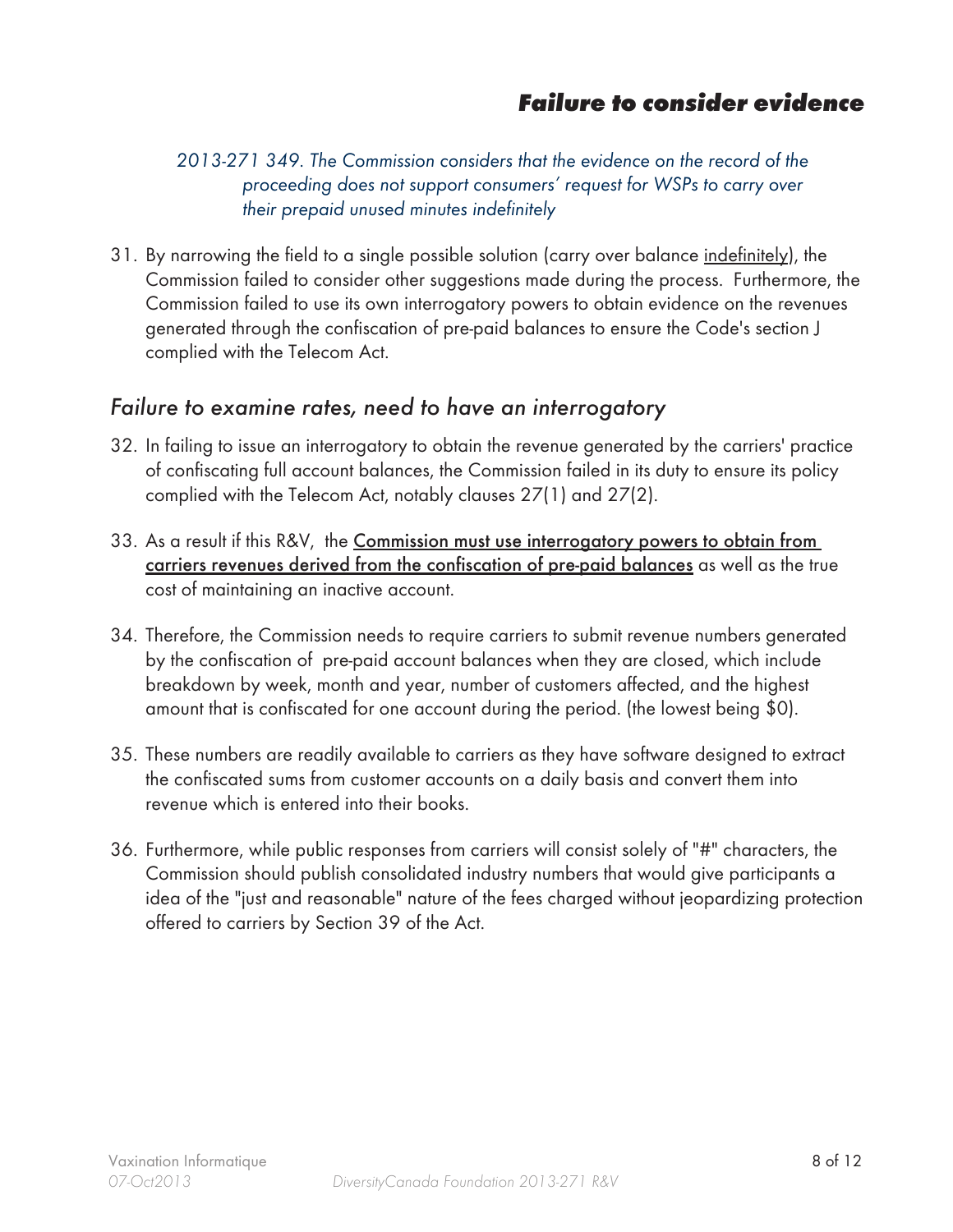### **Failure to consider evidence (cont)**

#### Failure to consider solutions

- 37. Section 19 of the Wireless Code refers only to arguments and positions which support the Commission's decision to allow the carriers' existing practice of confiscating the full balance of an account when they choose to close it. The Commission ignored other suggestions which are on the record which would have made created a more fair approach to the problem, one which did not violate the Telecom Act.
- 38. For instance, the Commission failed to consider Vaxination's own suggestions to have a minimum monthly spending limit, and to offer the ability to refund unspent balances from accounts.

Transcript of Proceeding, Volume 4, 14 February 20134

- 8204 In terms of no expiration, they've complained about a balance that would stay on forever and keep the phone number tied up. Well, you can achieve that very simply by having a monthly minimum spend. Let's say it's \$5 or \$10. So if you don't actually spend \$5 in minutes that month, they will actually deduct your balance by \$5. If you spend \$2 in minutes, they'll deduct another \$3 to the maximum spending.
- 8205 This way, your balance will go down over time and eventually they can disconnect the phone and release the phone number. So that's one way of doing it.
- 8207 Now, I'm not known to be well, I'm known to be a little bold, so I will mention the word "refund". Let's say I deposit \$100 in the pre-paid account and after a couple of months, I decide I no longer want it. I should be able to get the - well, \$60 back or whatever's that left.
- 39. These arguments were repeated in paragraphs 51 to 55 of Vaxination's March 15th final written comments, also on the record.

<sup>4</sup> <http://www.crtc.gc.ca/eng/transcripts/2013/tt0214.html>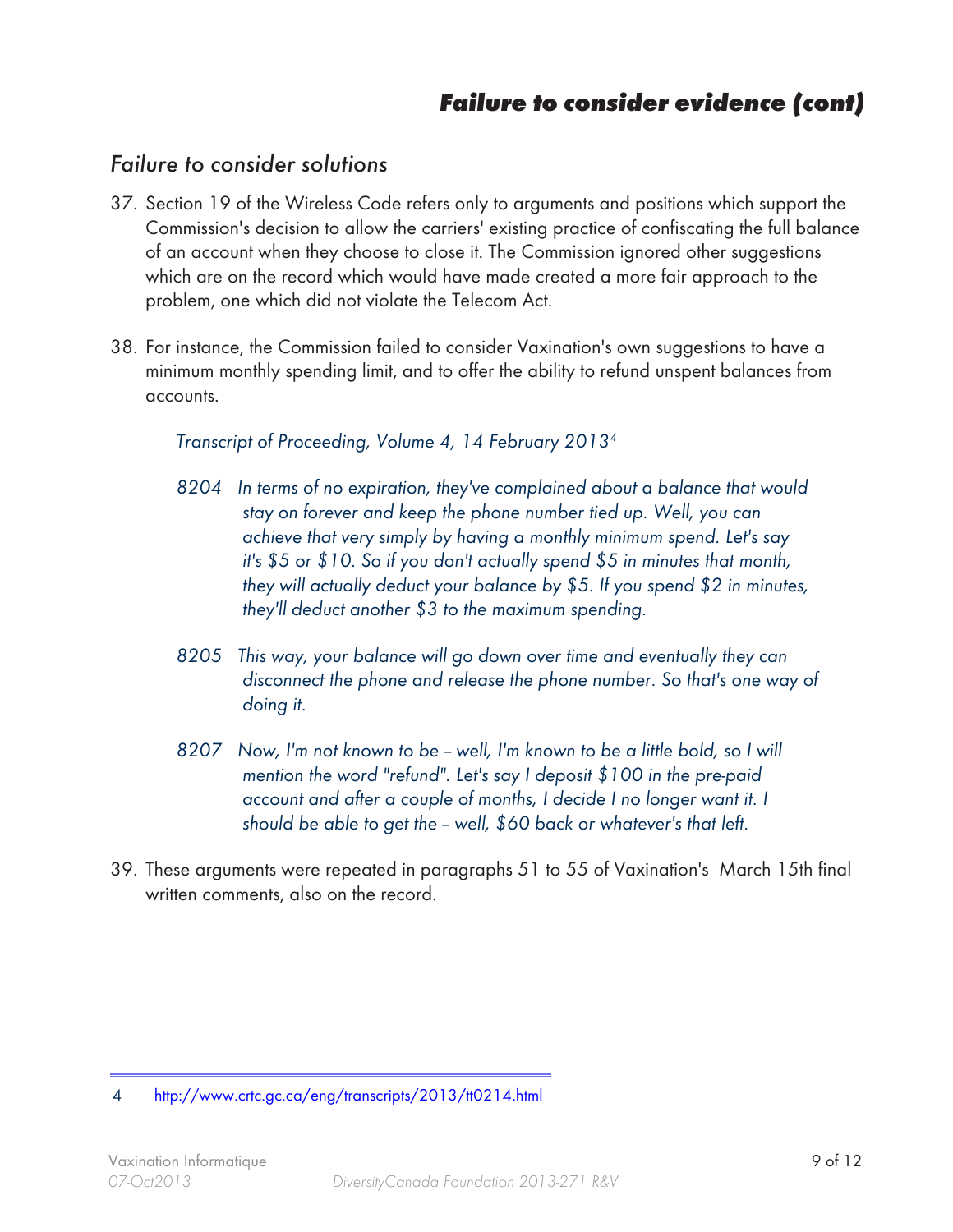#### Minimum spending limit

40. The concept of a minimum spending limit provides a solution which:

- (a) Gradually reduces a balance of an inactive account to \$0.00, at which point a carrier could be free to close the account.
- (b) Removes the carriers' liability of having to maintain inactive accounts and telephone numbers forever.
- (c) Complies with 27(2) because all customers are treated equally and charged the same account maintenance fee, irrespective of how much money or when they transferred the money into the account.
- (d) In a forborne environment, forcing carriers to at least publish a fixed amount charged each month provides a much better approach to 27(1) as consumers can judge for themselves whether the minimum monthly spending is fair and reasonable. The current structure doesn't allow this since the amount the carriers confiscate from customer's balances cannot be known in advance.
- (e) When there is sufficient funds in an account, a customer can skip a month and have the balance reduced by the minimum monthly spending limit without fear of losing the account.

## Refunds

- 41. Just as carriers do for post-paid accounts, they could refund unused portions of a pre-paid account when it is closed. By using pre-paid vouchers, the carriers could provide refunds at much lower processing cost compared to post-paid services where a cheque is issued and mailed. The voucher can be emailed or even conceptually be sent as SMS to the customer as the account is being closed. (with account remaining active for reception of SMS for 7 days to ensure reception of the voucher via SMS).
- 42. This voucher acts exactly like a pre-paid card. It contains a similar long sequence of digits (in Rogers' case, 14 digits) which can be entered to transfer the value to any pre-paid account.
- 43. Pre-paid services tend to attract customers whose name is "Elvis", "Pierre Poutine" or "Mickey Mouse". Carriers can stipulate that a valid email address is required if those customers want to receive a refund voucher when their account is terminated and lack of such allows the carrier to confiscate the full value of the remaining balance when the account is terminated.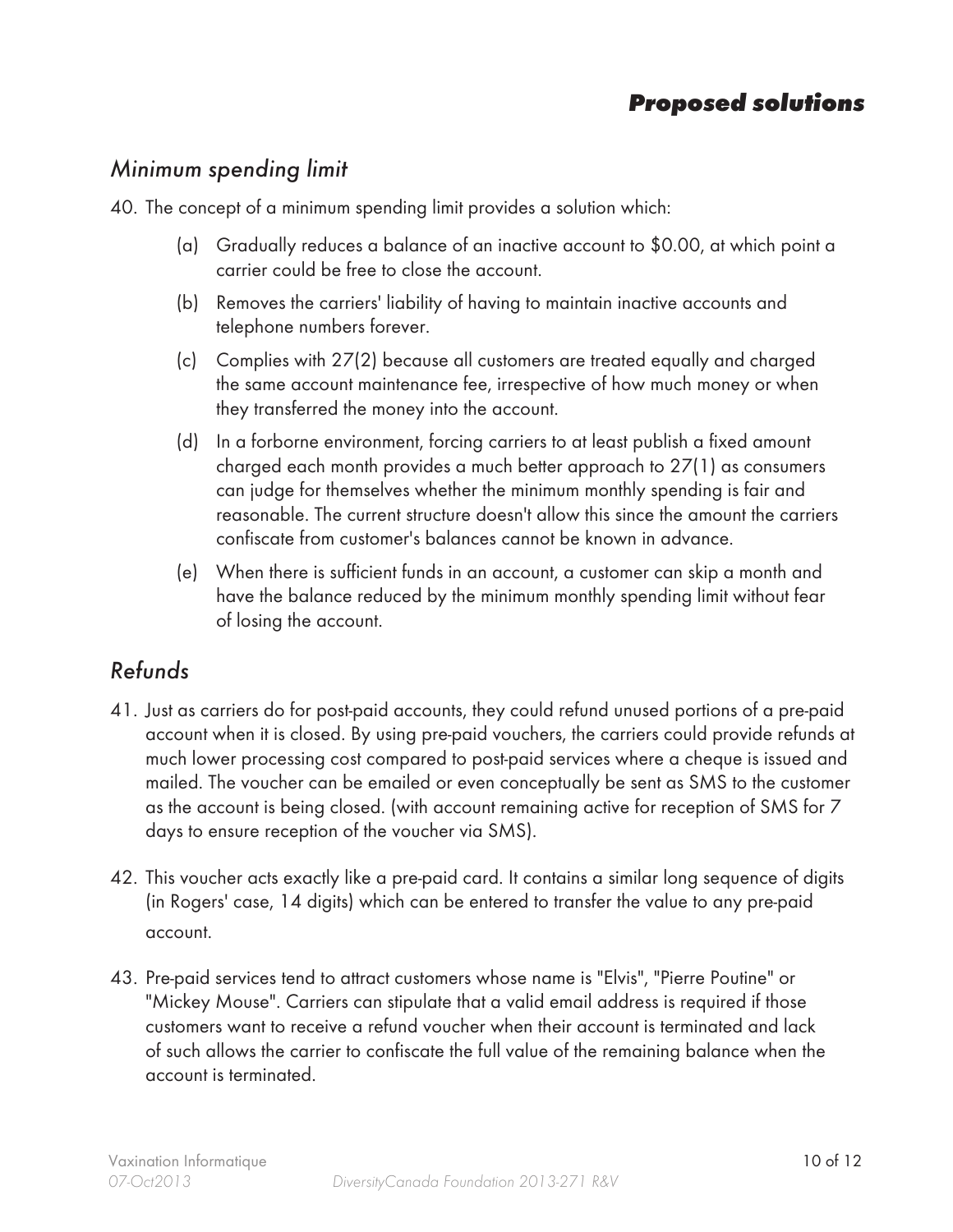# **Proposed solutions (cont)**

- 44. The Commission must update section J of the Wireless Code not only to correct the glaring errors, but also to find a formula which complies with the Telecom Act. To this end, Vaxination suggests:
	- (a) A pre-paid wireless account cannot be closed until at least 7 days after its value has dropped below \$1.
	- (b) Carriers may not confiscate a value exceeding \$1.00 stored in a pre-paid account unless the customer has provided no valid email address.
	- (c) Carriers can impose minimum monthly spending which will ensure that inactive accounts will eventually reach a point where they can be closed.
	- (d) Carrier can impose an account termination/expiration for an inactive account with balance greater than \$1 as long as they issue a pre-paid voucher to the customer for the full value of the balance. Such voucher can be transmitted by email or via SMS to customers who have provided valid email contact information. Failure to provide valid email address forfeits a customer's right to obtain the voucher when the account is terminated.
	- (e) Customers must be able to initiate termination of service, at which point a voucher for the full value of the balance in their account must be issued.
- 45. These steps provide an environment for fair and reasonable rates pertaining to the treatment of inactive pre-paid accounts and ensure that customers only pay for services they consume and that nondiscriminatory rates are charged to every customer irrespective to when or how much money was deposited into an account.
- 46. These suggestions also ensure consumers know exactly how much account inactivity will cost them and how long their account can remain inactive before dipping below \$1 at which point the carriers can close the account.

### **Other issues**

#### Process

47. Vaxination notes the process suggestion by Diversity in its submission. Vaxination has no specific opinion on Diversity's specific request, but notes that because of the Part 1 process structure, wireless carriers will not have the opportunity to comment on comments from other parties and vice-versa. Furthermore, once the Commission obtains responses from the interrogatory requested by Vaxination, parties should have an opportunity to comment.